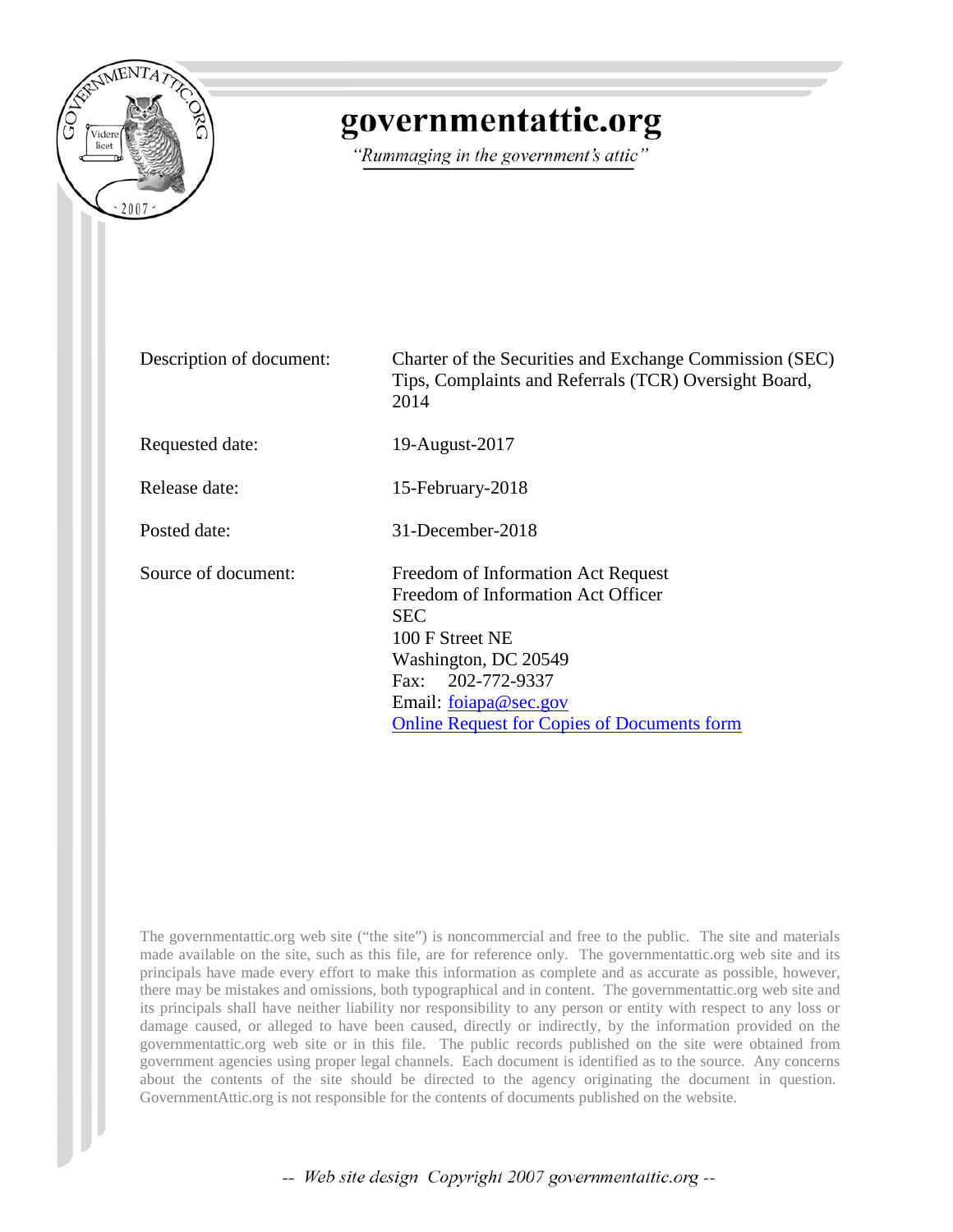

**UNITED STATES SECURITIES AND EXCHANGE COMMISSION STATION PLACE 100 F STREET, NE WASHINGTON, DC 20549-2465** 

**Office of FOIA Services** 

February 15, 2018

RE: Freedom of Information Act (FOIA), 5 U.S.C. § 552 Request No. 17-03718-FOIA

This letter is in response to your request dated August 19, 2017, and received in this office on August 28, 2017, for a copy of the Charter for the Tips, Complaints and Referrals (TCR) Oversight Board.

The search for responsive records has resulted in the retrieval of four (4) pages of records that may be responsive to your request. They are being provided to you in their entirety with this letter.

If you have any questions, please contact me at osbornes@sec .gov or (202) 551-8371. You may also contact me at foi a p a g a c a p a s c i a p a s c i a p a s c i a p a s c i a p a c i a b c i a b c i a b c i a b c i a b c seek assistance from Ray McInerney at McInerneyR@sec.gov or (202) 551-6249 as a FOIA Public Liaison for this office, or contact the Office of Government Information Services (OGIS) for dispute resolution services. OGIS can be reached at 1-877-684- 6448 or Archives.gov or via e-mail at ogis@nara.gov.

Sincerely,

Sonja Osborne

Sonja FOIA Lead Research Specialist

Enclosure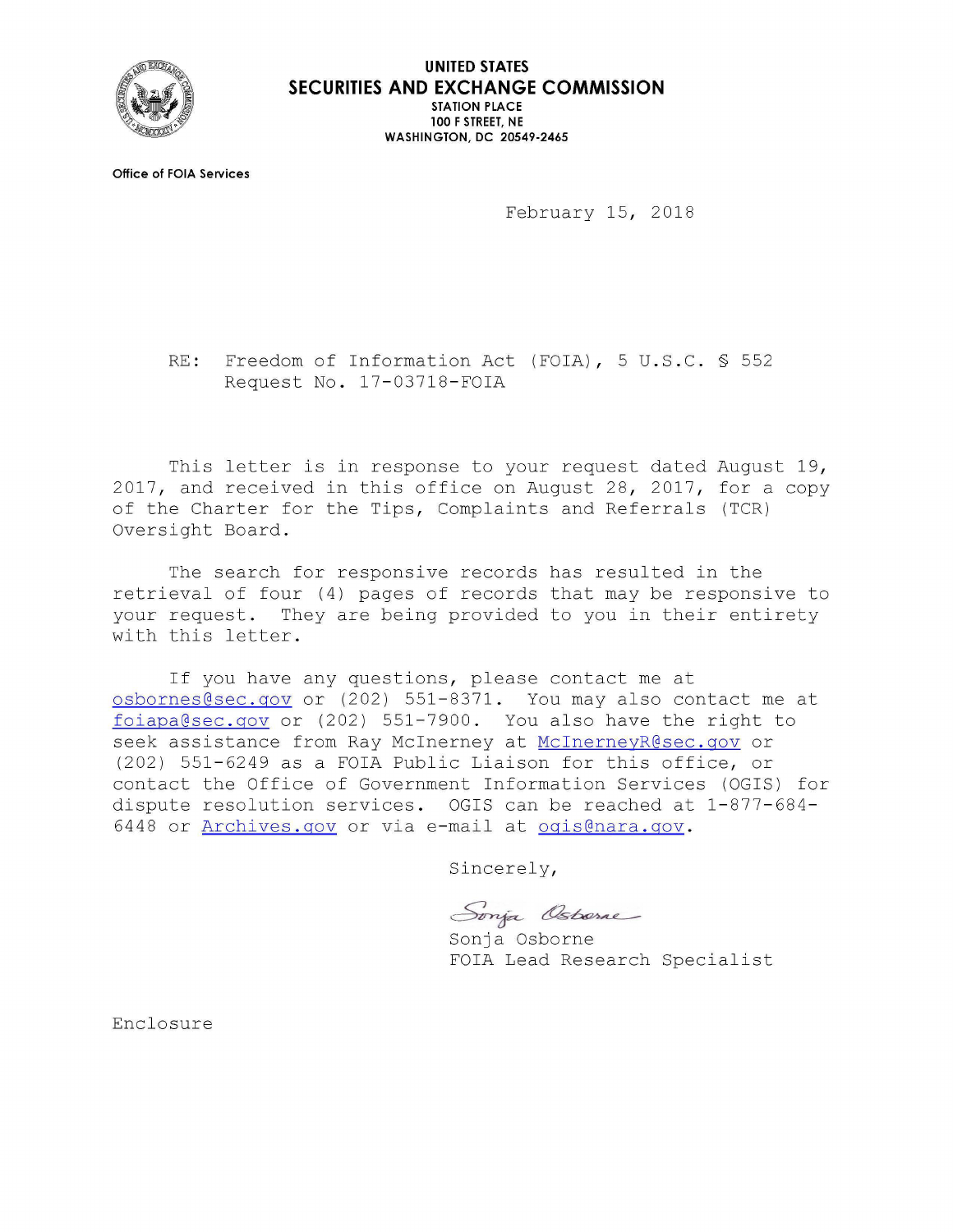## **SECURITIES AND EXCHANGE COMMISSION**

## **Washington, D.C. 20549**

## **CHARTER**

#### **Tips, Complaints and Referrals Oversight Board**

#### **1. Background and Authority**

This charter establishes the U.S. Securities and Exchange Commission (SEC) Tips, Complaints and Referrals (TCR) Oversight Board and prescribes responsibilities for the oversight and governance of the SEC's TCR program (business processes, data, and IT systems).

The SEC typically receives tens of thousands of TCRs every year from multiple sources, including the public, regulated entities, financial professionals, other government agencies, and SEC staff. TCRs are submitted to the Commission in a variety of ways and any member of the SEC staff may receive one. Each TCR represents an important opportunity for the SEC to identify potential violations of the federal securities laws and to ensure appropriate and timely responses to allegations of wrongdoing. The TCR System is an important surveillance and enforcement tool, but its ability to fully support the SEC's mission ultimately depends on effective governance and the stakeholders' clear understandings of their role in TCR design, development, operation, governance, and compliance, and their timely and effective performance of these responsibilities.

To ensure that the agency receives and processes these TCRs in an effective and efficient manner, the SEC issued Regulation (SECR) 3-2, "Tips, Complaints, and Referrals Intake Policy". The policy prescribes the intake process for TCRs and assigns responsibilities to each Division/Office for processing them. It also calls for an agency-wide TCR Oversight Board to monitor and manage the program.

#### **2. Objectives and Responsibilities**

The TCR program is a complex, interconnected set of projects and activities with common staff, technologies, and processes. The program extends to every part of the Commission. The TCR Oversight Board's objectives are to:

- Set and update the program's goals and strategy in alignment with the SEC's mission
- Plan and allocate the program's budget and evaluate its impact
- Supervise the TCR program and ensure all aspects of it are managed responsibly and effectively
- Verify accountability for each of the program's business processes, roles, business rules, IT systems, and encourage stakeholder participation
- Establish a risk management framework, assess, respond to, and monitor TCR program risks
- Foster collaboration, teamwork, and consensus among SEC offices, divisions, and regional offices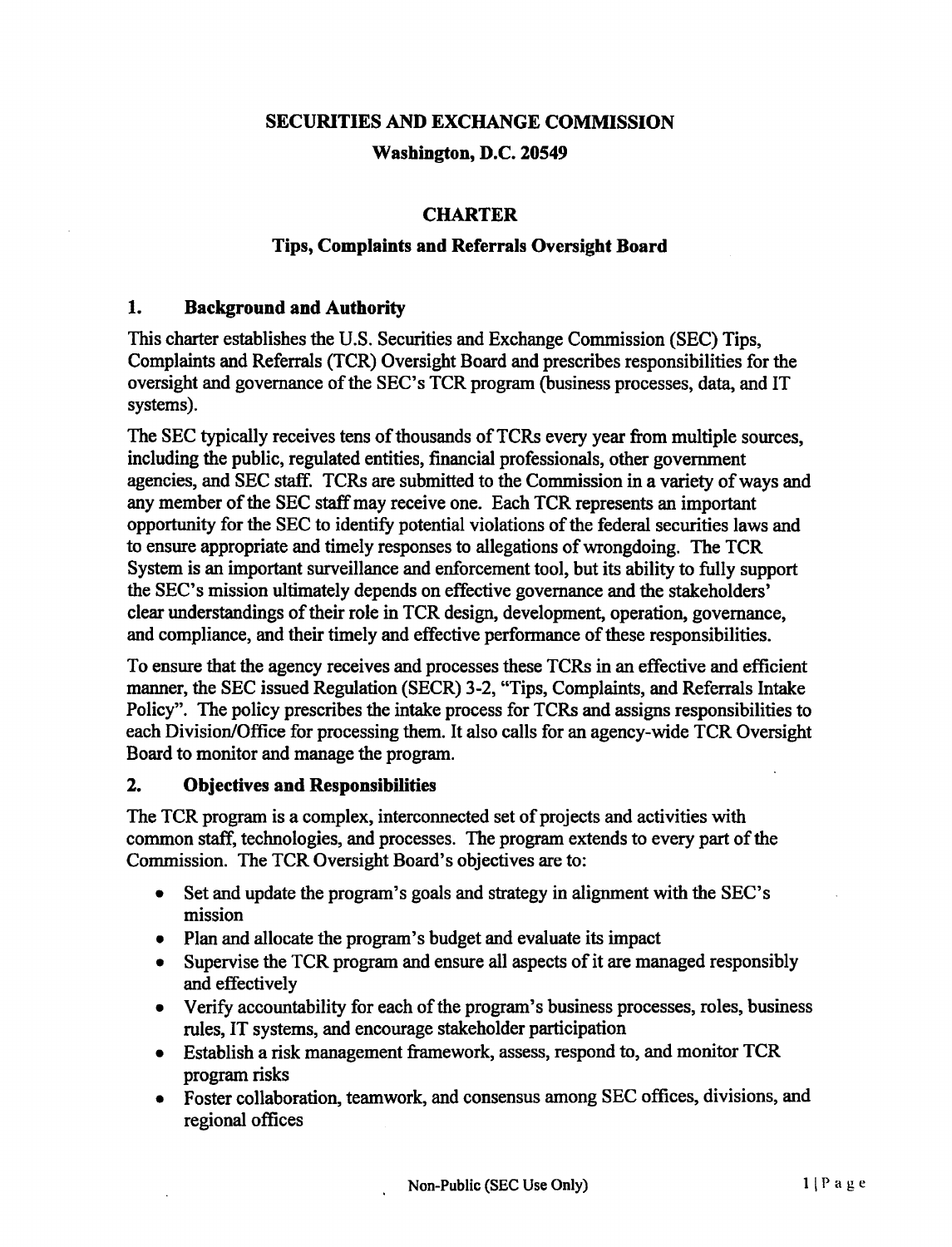- Ensure the program's goals are being met and take corrective action where necessary
- Periodically communicate the status, performance, and issues to the Office of the Chairman

The TCR Oversight Board is a decision-making body comprised of SEC staff from across the Commission. The TCR Oversight Board provides high-level strategic direction and governance to the agency's management while the Divisions/Offices in headquarters and the regions assist in implementing this direction and governance.

The TCR Oversight Board will:

- Approve TCR program changes and initiatives
- Define, schedule, and manage periodic reporting about the TCR program, technical platform, data, workflow, and status to monitor performance and validate compliance with TCR policies and procedures (in collaboration with offices and divisions)
- Approve policy, procedure, business rules, and TCR System and data changes as recommended by divisions, offices, TCR Oversight Board working groups, and others
- Approve requests for TCR information from organizations external to the SEC including any final responses to such requests
- Direct the performance of, and assess the results of, reviews and analyses, including those requested by organizations external to the SEC
- Ensure adequate administrative resources are provided as needed
- Request, review, respond to, and monitor risk management reports and analyses
- Appoint working groups to address specific matters or ongoing processes as necessary
- Assume other responsibilities as required

## **3. Membership**

A representative from the Office of the Chairman chairs the TCR Oversight Board. The TCR Oversight Board will be composed of a senior officer from each of the following SEC Divisions/Offices:

- The Office of the Chairman
- The Office of the Chief Operating Officer
- The Division of Enforcement
- The Division of Economic and Risk Analysis (DERA)
- The Office of Compliance Inspections and Examinations
- The Office of Investor Education and Advocacy
- The Division of Corporation Finance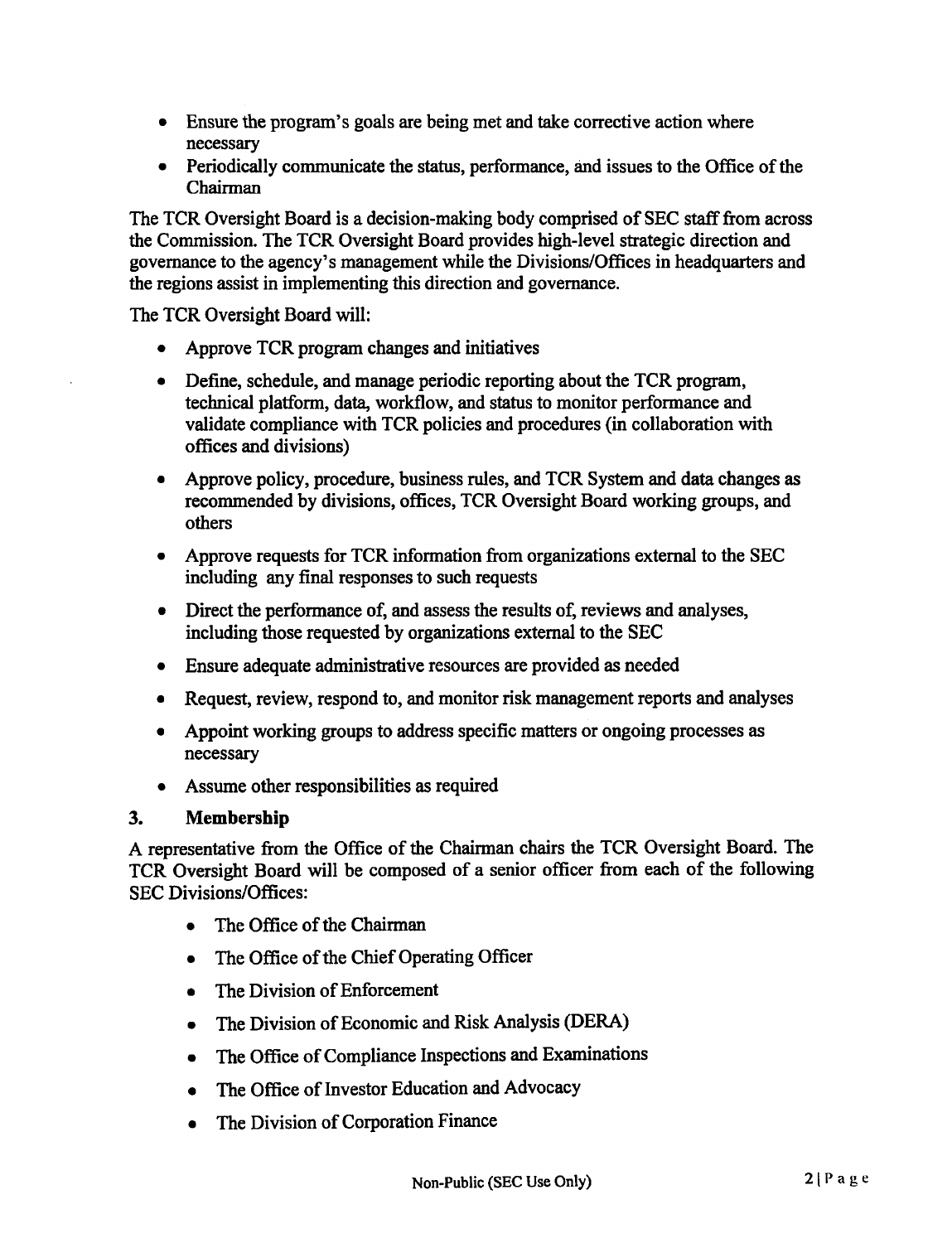- The Division of Trading and Markets
- The Office of Information Technology
- The Division of Investment Management

In addition, there will be two rotating members representing the regional offices. One will represent the regional offices in Boston, Chicago, Los Angeles, New York and San Francisco. The second will represent the regional offices in Atlanta, Denver, Fort Worth, Miami, Philadelphia and Salt Lake City. Rotations will be staggered every two years beginning with the member representing the offices listed in the second group rotating two years after the first meeting of the Oversight Board, and the member representing offices listed in the first group three years after the first meeting of the Oversight Board.

Members must be senior officers that are empowered by their respective Divisions and Offices to make decisions on their behalf. Members may appoint a proxy to represent them and to vote on their behalf in the event they are unable to attend a meeting. The proxy must be a senior officer in the member's division or office or otherwise approved by the Chair. Members may not establish permanent or regular proxies unless otherwise approved by the Chair. Offices and divisions listed above that elect to withdraw their membership from the TCR Oversight Board must advise the Chair in writing.

## **4. Governance**

A quorum is needed in order for the TCR Oversight Board to conduct business. To preclude unreasonable delay of the execution of the agency's business, the TCR Oversight Board shall be considered to have a quorum if the Chair, representatives from Enforcement and DERA, and at least two other voting members are present. Even if a quorum is present, the Chair may require greater participation for some key decisions or to use a seriatim process by e-mail or other means.

With at least a quorum in attendance, the TCR Oversight Board shall conduct business by majority vote of the members present. Each TCR Oversight Board member casts a single vote, including the Chair. In the event of a tie vote, the Chair is empowered to break the tie and make the decision.

The meeting facilitator will document the TCR Oversight Board's decisions and distribute them in the materials for the subsequent meeting.

DERA will retain copies of the meeting materials, including past decisions, as part of program documentation according to record management requirements.

In addition to the Oversight Board the TCR program has designated business and system owners. In coordination with the business and system owners board members will lead various areas of the TCR program and report back to the TCR Oversight Board from time to time.

## **5. Meetings**

The Chair shall convene meetings as necessary to accomplish its approval and oversight tasks and as often as needed to meet external and practical requirements, but not less than quarterly. DERA shall prepare and distribute meeting materials.